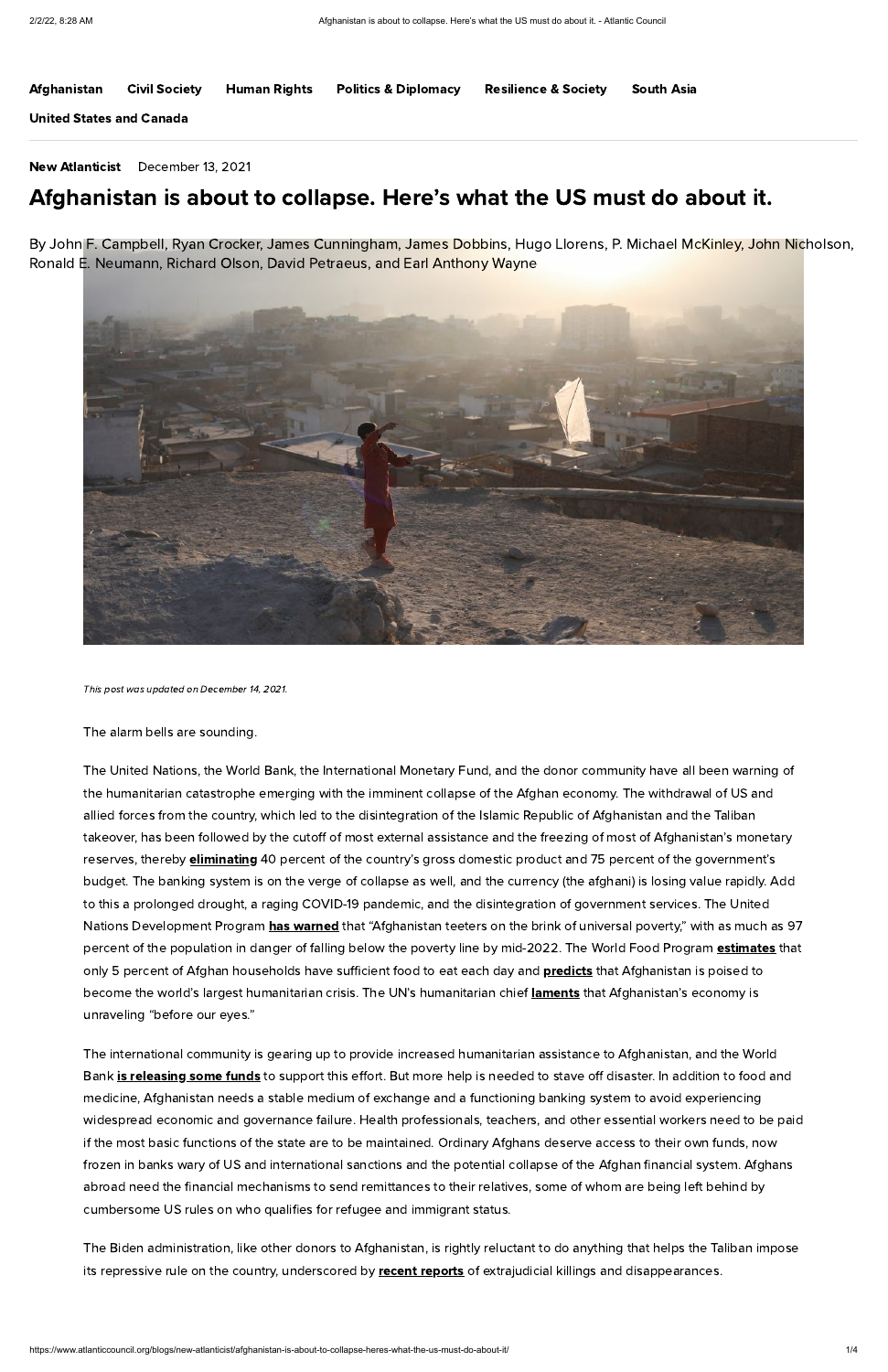Nevertheless, discussions are underway in Washington and elsewhere to explore various means of stabilizing the Afghan currency and averting the collapse of the banking system without providing the Taliban with discretionary resources that could be used for nefarious purposes. Good ideas for how to do so are available, including proposals by former US [ambassadors,](https://www.foreignaffairs.com/articles/afghanistan/2021-12-03/afghanistans-looming-catastrophe) USAID [directors](https://thehill.com/opinion/international/584745-afghanistan-has-become-a-test-for-us-humanitarianism), and World Bank [officials](https://www.usip.org/publications/2021/11/key-afghan-relief-efforts-financial-engineering-private-sector-economy), among others. Because any scheme along these lines will be very controversial, and no system of controls will be perfect, what is needed is the courage to act. The longer decisions are postponed, the more difficult it will become to prevent the looming humanitarian catastrophe in the country and the deaths of many Afghans.

During the past twenty years, all of us have led American diplomatic and military efforts to support the emergence of a more modern, prosperous, and democratic Afghanistan. We are much more than dissatisfied with the results, and many of us disagreed with the US decision to withdraw from the country. We believe the United States and its allies can and should be working in a more concerted manner both behind the scenes and publicly to send clear messages to Taliban leaders relating to core issues like counterterrorism cooperation, broadening non-Taliban representation within the government, and upholding the basic rights of women, people of all ethnic groups, notably minorities, and Afghans closely associated with the United States and other partners. Our personal experience has also left us with indelible respect and affection for the millions of Afghans who joined in this enterprise—fighting, teaching, voting, ministering to the sick, sending their children to school, running for office, founding new businesses, and building the freest and most vibrant media environment in Central Asia.

We believe the United States has a reputational interest and a moral obligation in vigorously joining efforts to help the Afghan people preserve at least some of the social and economic gains made over the last twenty years. We believe that ways to do so can be found, while erecting barriers to assistance being diverted to purposes other than those for which it is intended. Afghan civil society continues to exist, and it is important that the United States and other international donors continue to work with it.

We therefore recommend that the Biden administration expedite its consideration of these issues and, working in close coordination with key allies, come forward with tangible proposals to help stabilize the Afghan economy for discussion with other donors and ultimately presentation to the Taliban. Delay will only fuel more death and suffering.

General John F. Campbell (US Army, retired) is the former commander of NATO's International Security Assistance Force and of US Forces Afghanistan.

Ambassador Ryan Crocker was the US ambassador to Afghanistan (2011-2012). He was also the US ambassador to Iraq, Pakistan, Syria, Kuwait, and Lebanon.

Ambassador James Cunningham was the US ambassador and deputy representative to the United Nations (1999-2004), US ambassador to Israel (2008-11), and US deputy ambassador and ambassador to Afghanistan (2011-2014).

Ambassador James Dobbins was the US special envoy for Afghanistan (2001-2002) and special representative for Afghanistan and Pakistan (2013-2014), as well as the assistant secretary of state for Europe and ambassador to the European Community.

Ambassador Hugo Llorens was the US assistant chief of mission in Afghanistan (2012-2013) and special charge d'affaires

#### (2016-2017), as well as the US ambassador to Honduras.

Ambassador P. Michael McKinley was the US deputy ambassador and ambassador to Afghanistan (2013-2016), as well as the US ambassador to Peru, Colombia, and Brazil.

General John Nicholson (US Army, retired) is the former commander of the NATO Resolute Support Mission and of US Forces Afghanistan.

Ambassador Ronald E. Neumann was the US ambassador to Afghanistan (2005-2007) as well as the US ambassador to Algeria and Bahrain.

Ambassador Richard Olson was the US special representative for Afghanistan and Pakistan (2015-2016), the US ambassador to Pakistan (2012-2015), and the coordinating director for development in Kabul (2011-2012). He previously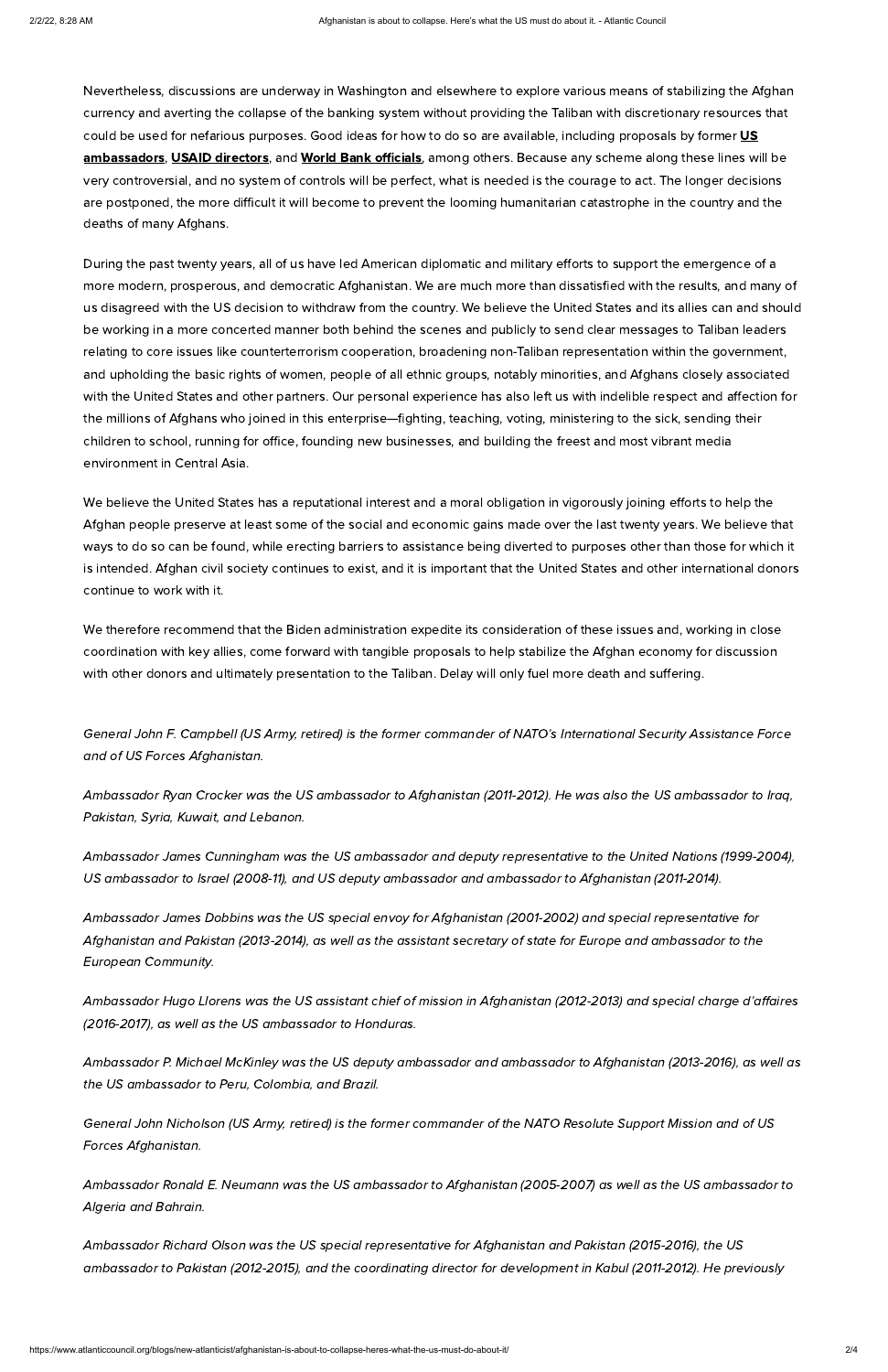served as the US ambassador to the United Arab Emirates.

General David Petraeus (US Army, retired) is the former commander of US Central Command, the former commander of the International Security Assistance Force in Afghanistan, and the former director of the Central Intelligence Agency.

#### The world must carefully engage with [Afghanistan.](https://www.atlanticcouncil.org/blogs/new-atlanticist/the-world-must-carefully-engage-with-afghanistan-heres-how/) Here's how.

#### Embracing Afghan refugees is a strategic [opportunity](https://www.atlanticcouncil.org/blogs/new-atlanticist/embracing-afghan-refugees-is-a-strategic-opportunity-for-the-us/) for the US

Ambassador Earl Anthony Wayne was the US deputy ambassador and coordinating director for development in Kabul (2009-2011) and worked on Afghan reconstruction as the assistant secretary of state for economic and business affairs. He was also the US ambassador to Mexico and Argentina.

#### **Experts react: The US** withdrawal from [Afghanistan](https://www.atlanticcouncil.org/blogs/new-atlanticist/experts-react-the-us-withdrawal-from-afghanistan-is-complete-whats-next/) is complete. What's next?

### Further reading



Wed, Dec 1, 2021

New Atlanticist By Harris A. [Samad](https://www.atlanticcouncil.org/expert/harris-a-samad/)

Ignoring Afghanistan would be a catastrophic mistake for the international community—as would be a rush to recognize the Taliban.

[Afghanistan](https://www.atlanticcouncil.org/region/afghanistan/) | Crisis [Management](https://www.atlanticcouncil.org/issue/crisis-management/)



Wed, Nov 24, 2021

New Atlanticist By Sarah Dawn [Petrin](https://www.atlanticcouncil.org/expert/sarah-dawn-petrin/)

More than simply a humanitarian gesture, it represents the best possible continuation of US foreign policy.

[Afghanistan](https://www.atlanticcouncil.org/region/afghanistan/) | [Human](https://www.atlanticcouncil.org/issue/human-rights/) Rights



#### Mon, Aug 30, 2021

#### Experts react By Atlantic Council experts

What's next for Afghanistan? How will evacuations proceed without the US military controlling Kabul airport? What's next for the counterterrorism mission? How will other regional and global powers shape the country the United States leaves behind?

#### [Afghanistan](https://www.atlanticcouncil.org/region/afghanistan/)  $\int$  [Conflict](https://www.atlanticcouncil.org/issue/conflict/)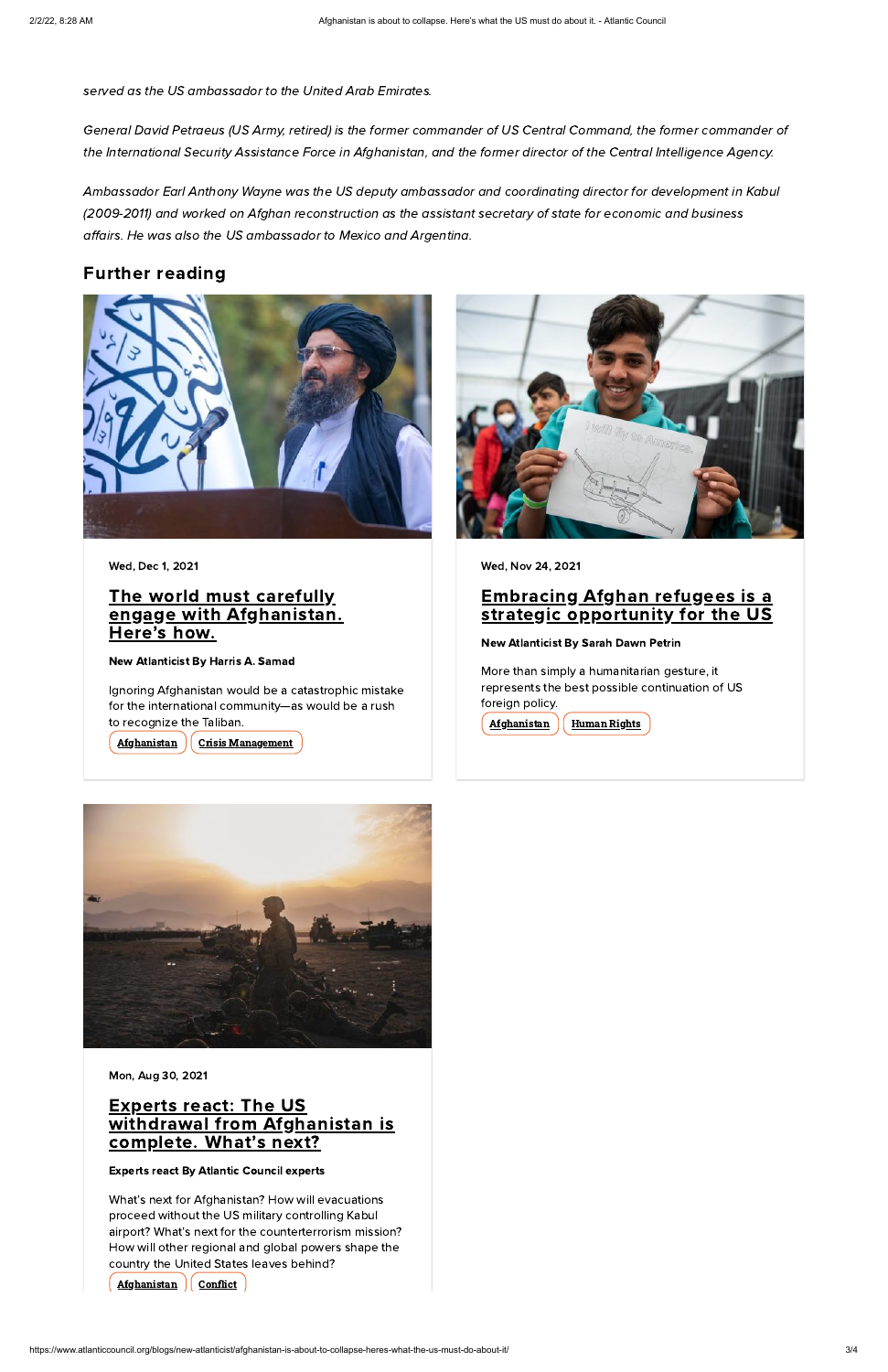

## Related Experts: **James B. [Cunningham](https://www.atlanticcouncil.org/expert/james-b-cunningham/)** and **Earl [Anthony](https://www.atlanticcouncil.org/expert/earl-anthony-wayne/) Wayne**

https://www.atlanticcouncil.org/blogs/new-atlanticist/afghanistan-is-about-to-collapse-heres-what-the-us-must-do-about-it/ 4/4

Image: A boy flies a kite on Nadir Khan hill in Kabul, Afghanistan on December 10, 2021. Photo via REUTERS/Ali Khara.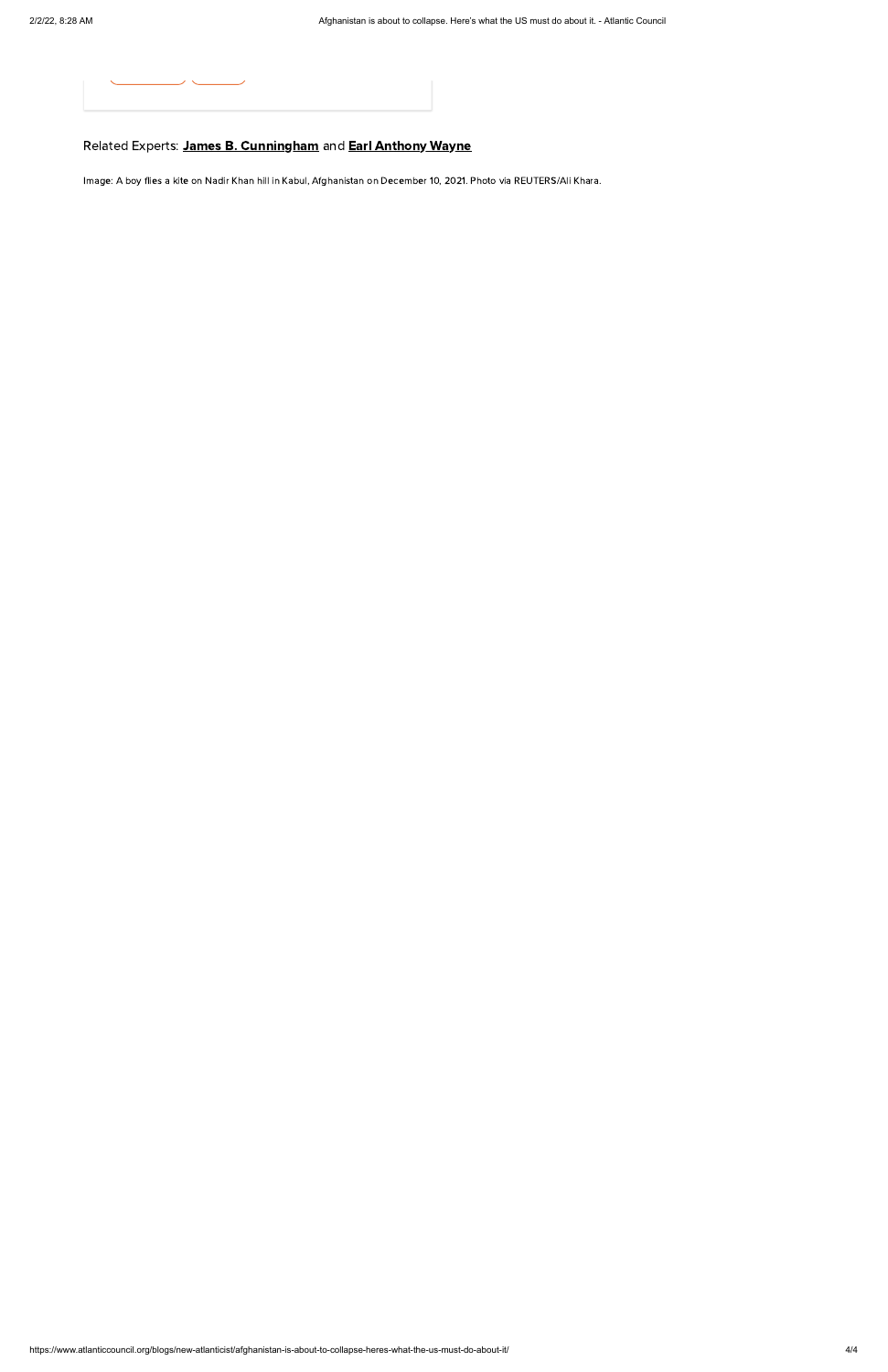

# **FOREIGN AFFAIRS**

# **Afghanistan ' s Looming Catastrophe**

## Why the United States and Its Allies Must Act Now to Prevent a Humanitarian Disaster

## BY P. MICHAEL [MCKINLEY](#page-4-0) December 3, 2021

<span id="page-4-0"></span>P. MICHAEL McKINLEY, a Nonresident Senior Adviser at the Center for Strategic and International Studies, served as U.S. Ambassador to Afghanistan from 2014 to 2016.

On December 1, a United Nations official said that Afghanistan may be facing the most rapid economic collapse in modern history. Since the Taliban takeover in late August, government revenues have all but disappeared and the country ' s cash-based economy has shrunk at dizzying rates.The World Food Program estimates that up to 23 million Afghans—more than half the population—may not have enough to eat by the end of the year. Public-sector workers have not been paid in months, and three million children under the age of five face acute malnutrition, an almost unfathomable number. As winter begins, Afghanistan is on the brink of a humanitarian catastrophe.

The challenge is providing relief on the necessary scale to meet the unprecedented needs of the Afghan people.The United States and its allies rightly seek to deny the Taliban government any legitimacy or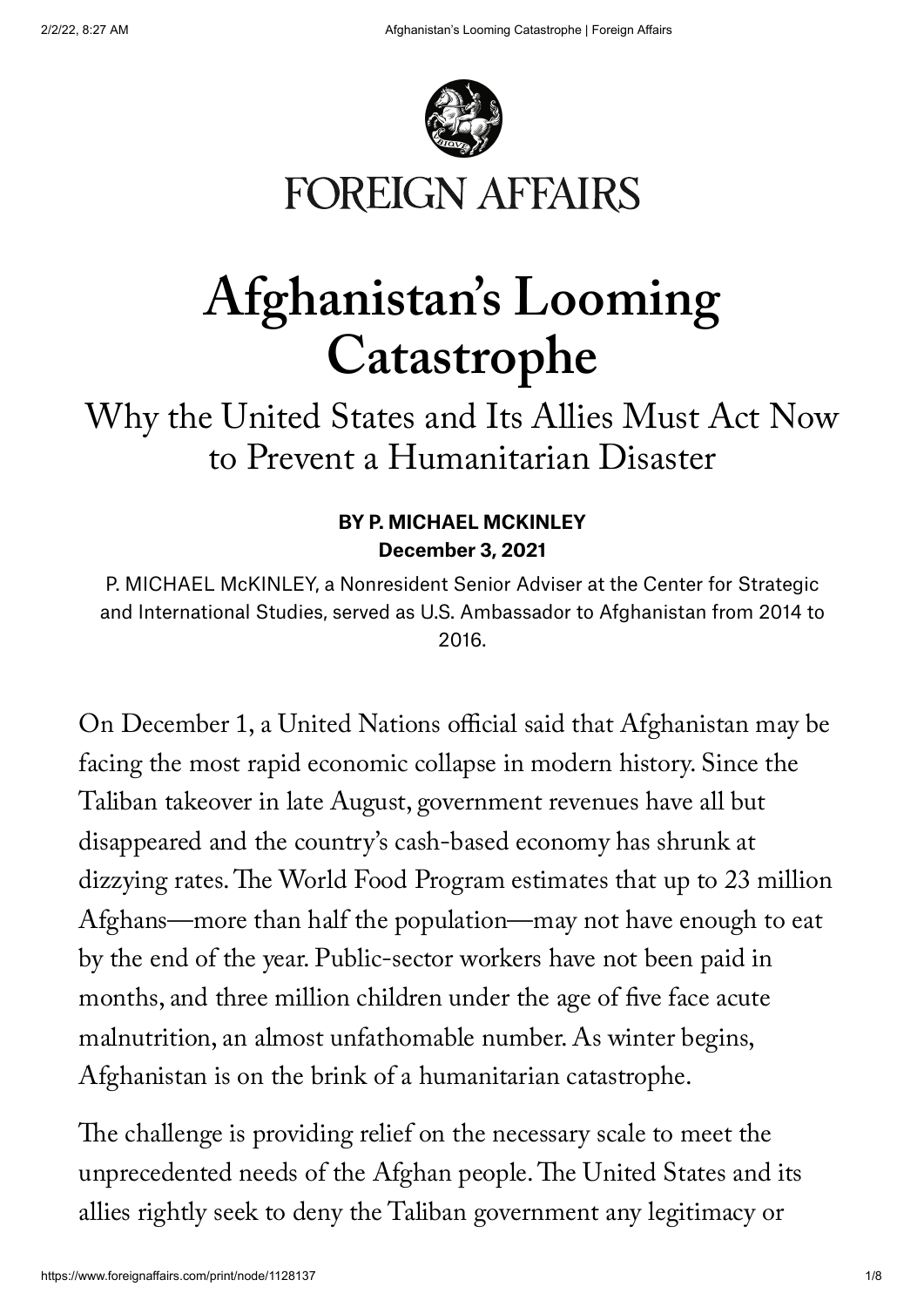#### 2/2/22, 8:27 AM Afghanistan's Looming Catastrophe | Foreign Affairs

funding until it provides guarantees for the rights of women, girls, and minorities and unequivocally cuts its ties to international terrorism.The U.S.Treasury, international donors, and organizations have frozen billions of dollars of Afghan assets and seek to channel humanitarian aid through UN relief agencies and the nongovernmental organizations (NGOs) still operating, with difficulty, inside the country. Meanwhile, despite the growing crisis, the Taliban have shown little sign of changing their behavior.

Confronted with this impasse,Western governments and international organizations are being forced to reconsider how they can deliver assistance more effectively. Doing so requires broadening the definition of basic humanitarian activities that are permitted under the sanctions regime and addressing the all-consuming question of cash liquidity for emergency operations.The time for decision is now: the window is closing for millions of Afghans as the humanitarian emergency on the ground intensifies by the day.

## A DIFFERENT KIND OF CRISIS

In contrast to the Taliban takeover, Afghanistan's humanitarian situation has unfolded with far less media attention, in part because there are not millions of refugees fleeing across the country ' s borders; there is no raging civil war; the country on the surface appears to be relatively peaceful; and some members of the former political elite are still inside the country.

The view from the ground, however, is very different. Even before Kabul fell on August 15, the Afghan economy was precarious. Under the democratically elected government,Western governments and aid agencies provided billions of dollars in humanitarian and development assistance, funds that amounted to more than 40 percent of the country ' s GDP and 75 percent of public spending. Yet even with this support, per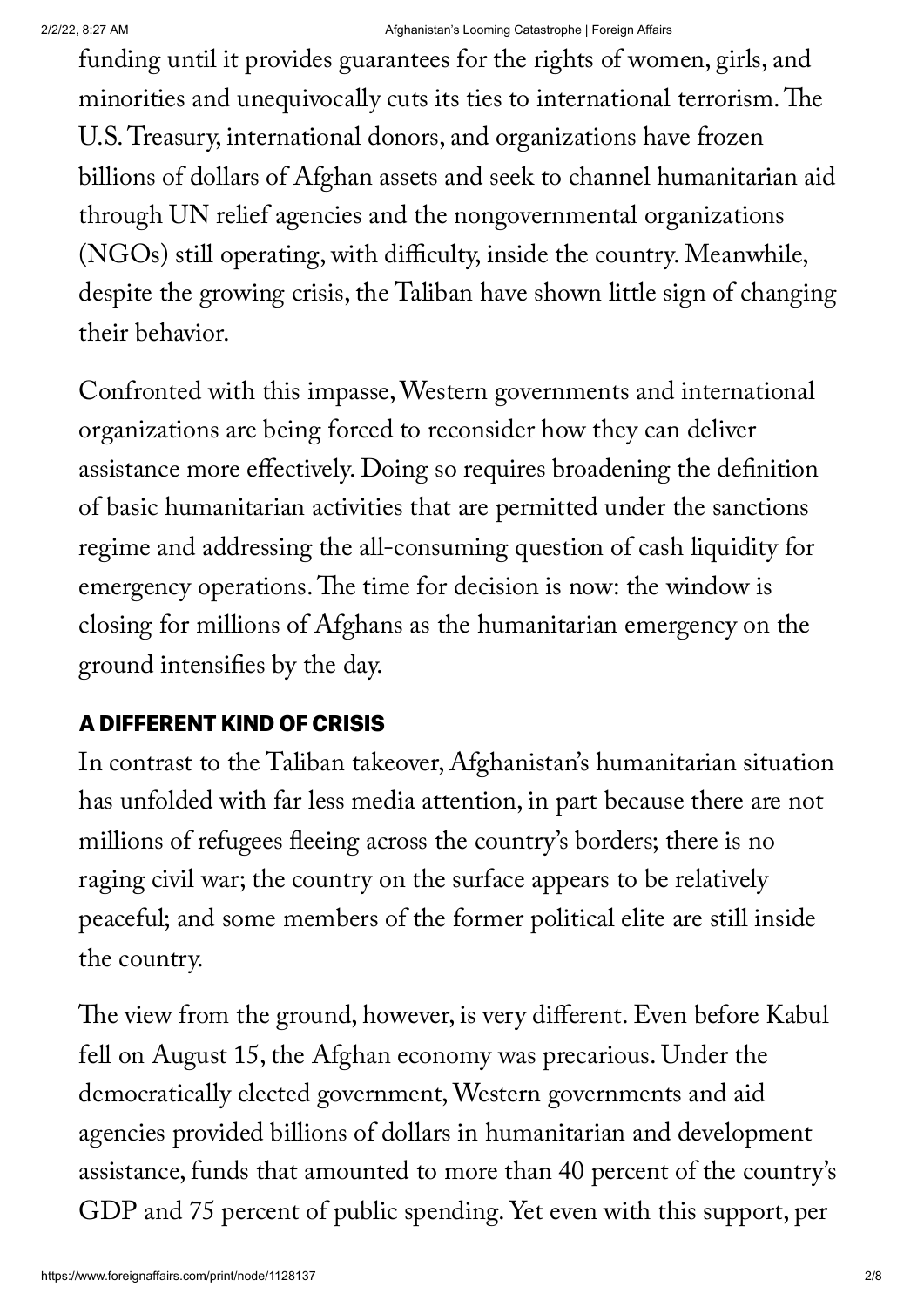#### 2/2/22, 8:27 AM Afghanistan's Looming Catastrophe | Foreign Affairs

capita income remained one of the very lowest in the world, declining from \$642 in 2012 to \$509 in 2020.Then, large parts of the country were stricken by one of the worst droughts in years as well as deteriorating security, and, by mid-2021, almost half the population, or 18.4 million people, required humanitarian assistance.The UNDP is now estimating annual per capita income could drop further to a disastrous \$350 by next year, which would place Afghanistan at or near the bottom of the World Bank low-income country rankings.

In the three months since the Taliban took power, these problems have dramatically escalated. Millions more now require humanitarian assistance. And with international aid flows cut off and the banking system largely frozen, the International Monetary Fund estimates that the economy will shrink by as much as 30 percent by the end of the year. The financial collapse is compounded by a Taliban government that seems to have no coherent plan for running the economy and has devoted much of its sparse revenues to paying Taliban fighters, as a recent report by the Afghanistan Analysts Network has suggested. At the same time, the regime has been unwilling to make concessions on human rights and security to receive international assistance. Afghanistan 's financial links to the world have been severed, almost literally from one day to the next.

The effects on the population have already been stark. Noting that "food security has all but collapsed, " a recent World Food Program report finds that millions of Afghans will have to choose this winter between migration or starvation. Across Afghanistan, there is a high risk of famine, both in cities and in the countryside.In large urban centers such as Kabul, and in provincial capitals, hundreds of thousands of civil servants, teachers, and health workers are no longer being paid, leaving their families with little or no basic income; in rural areas, drought, the lack of cash and markets, and now the onset of winter threaten disaster.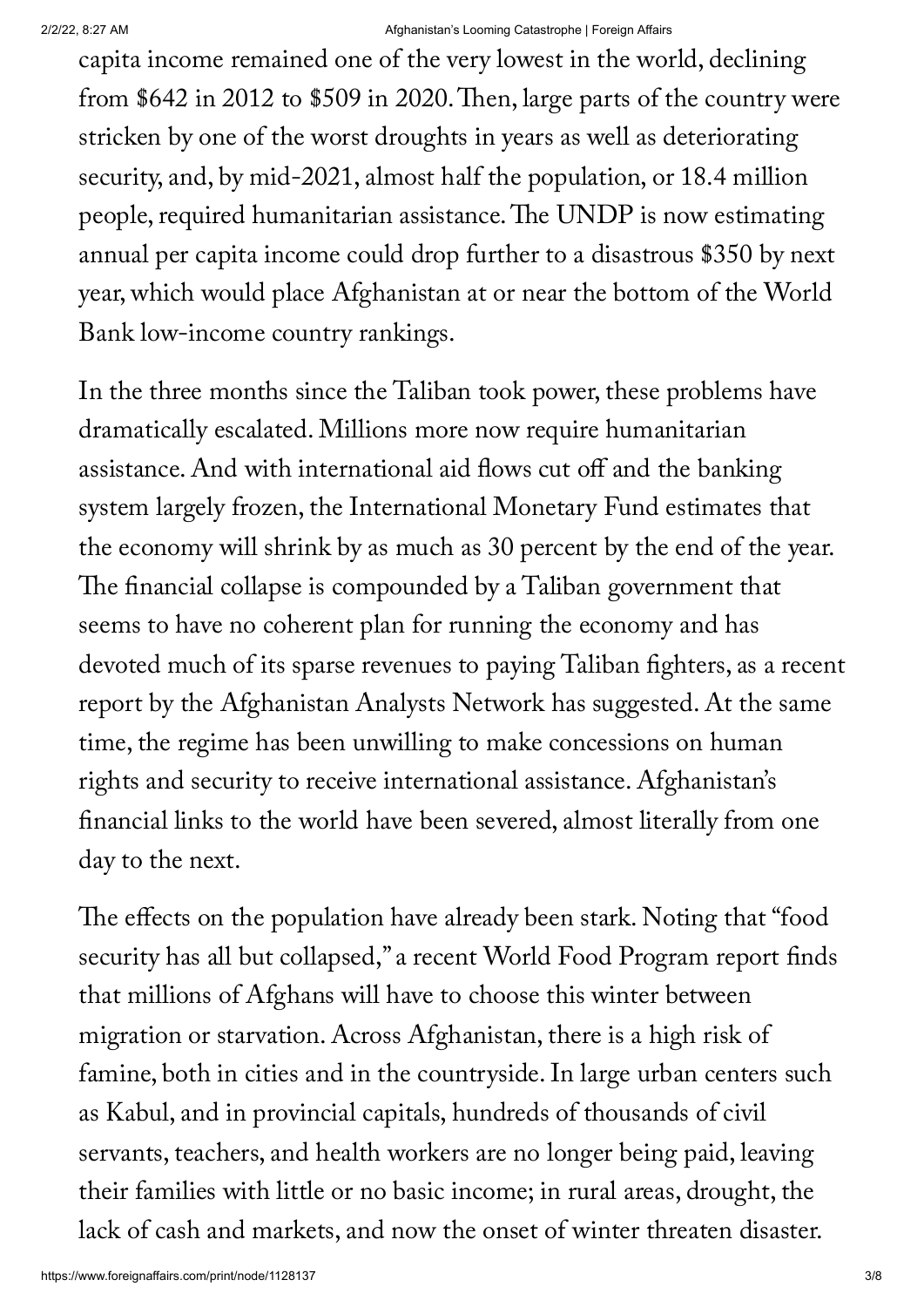#### MAKING ROOM FOR RELIEF

In responding to the crisis,Western governments and international organizations are faced with difficult choices. Any expanded assistance to Afghanistan risks the charge that it is consolidating the Taliban in power and weakening leverage to influence their behavior, thereby provoking a likely political backlash in the United States and elsewhere.There is also the risk of inadvertent sanctions violations as international organizations provide emergency relief inside Afghanistan.

Of course, diplomatic and political preconditions on engagement with the Taliban can and should remain in effect. But it should also be possible for the United States and its international partners to augment their emergency response to help ordinary Afghans without making concessions to Afghanistan 's new rulers. The pledges already made by donors to UN agencies and NGOs are important to ensuring humanitarian operations can proceed. Given the outsize dimensions of the crisis, however, these organizations will need clearer authorization and guidance from the international community if they are to respond quickly and effectively to the country ' s urgent and multiple needs.

To address these challenges, the existing international framework for dealing with the Taliban needs to be adjusted. UN Security Council Resolution 1988, which established the Afghan sanctions regime, was passed in 2011, but built on over a decade of measures targeting the Taliban and their finances.In current circumstances, with the Taliban now in control of the country, the UN could make it clearer that UNSC 1988, although still in effect, does not apply to humanitarian work.

Discussions at the Security Council are currently underway, and the creation of a humanitarian exception to the 1988 sanctions regime may soon emerge. But to be effective, it must allow relief organizations to address the collapse of the country ' s health services and the Taliban ' s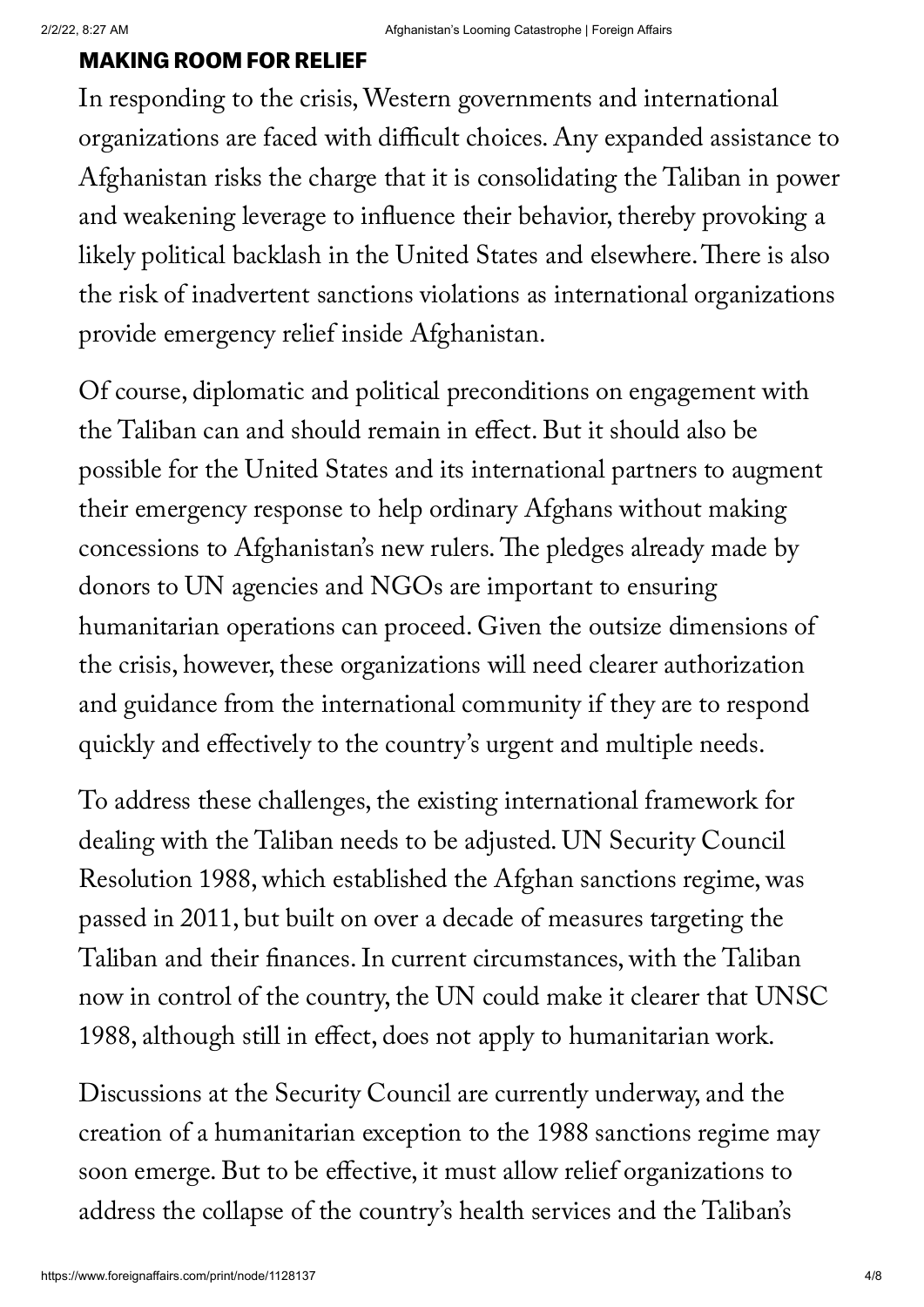#### 2/2/22, 8:27 AM Afghanistan's Looming Catastrophe | Foreign Affairs

systematic restrictions on female education and women in the workforce, which have added another terrible dimension to the crisis. Such action, however, would require these organizations to deal with the Taliban regime in these areas. To reach the girls and women who are most vulnerable in the current crisis, there must be room for international aid efforts to operate in the spheres that affect them most.

Some donors, such as the World Bank, Germany, and the Netherlands, have suggested waivers that would allow workers in the health sector to be paid, with the World Bank reportedly considering releasing up to \$500 million in funding.The lack of salaries for medical personnel has deeply hampered the most basic health services, a problem that has had a particularly direct impact on vulnerable children.

In such a new resolution, the " carve out"language could authorize UN agencies and NGOs to work in these defined sectors as well as providing more traditional humanitarian relief.Without such specified areas in which to operate, relief organizations and the World Bank will be at continual risk of the application of sanctions to their activities in Afghanistan. As the humanitarian strategist and former senior U.S. official Sue Eckert proposed in her recent testimony to the U.S. Senate Banking Committee, the Department of the Treasury also has tools— General License Nos. 14 and 15—that could provide broader authorizations for humanitarian operations in this situation.The Treasury Department has previously used this approach in Yemen, Ethiopia, and Venezuela, defining humanitarian relief to include working in multiple sectors such as education and the provision of health services.

## CREATING CASH FLOWS

But it is not enough to broaden the scope of emergency relief. Getting funds into Afghanistan has become extremely challenging in part because financial institutions themselves are fearful of running afoul of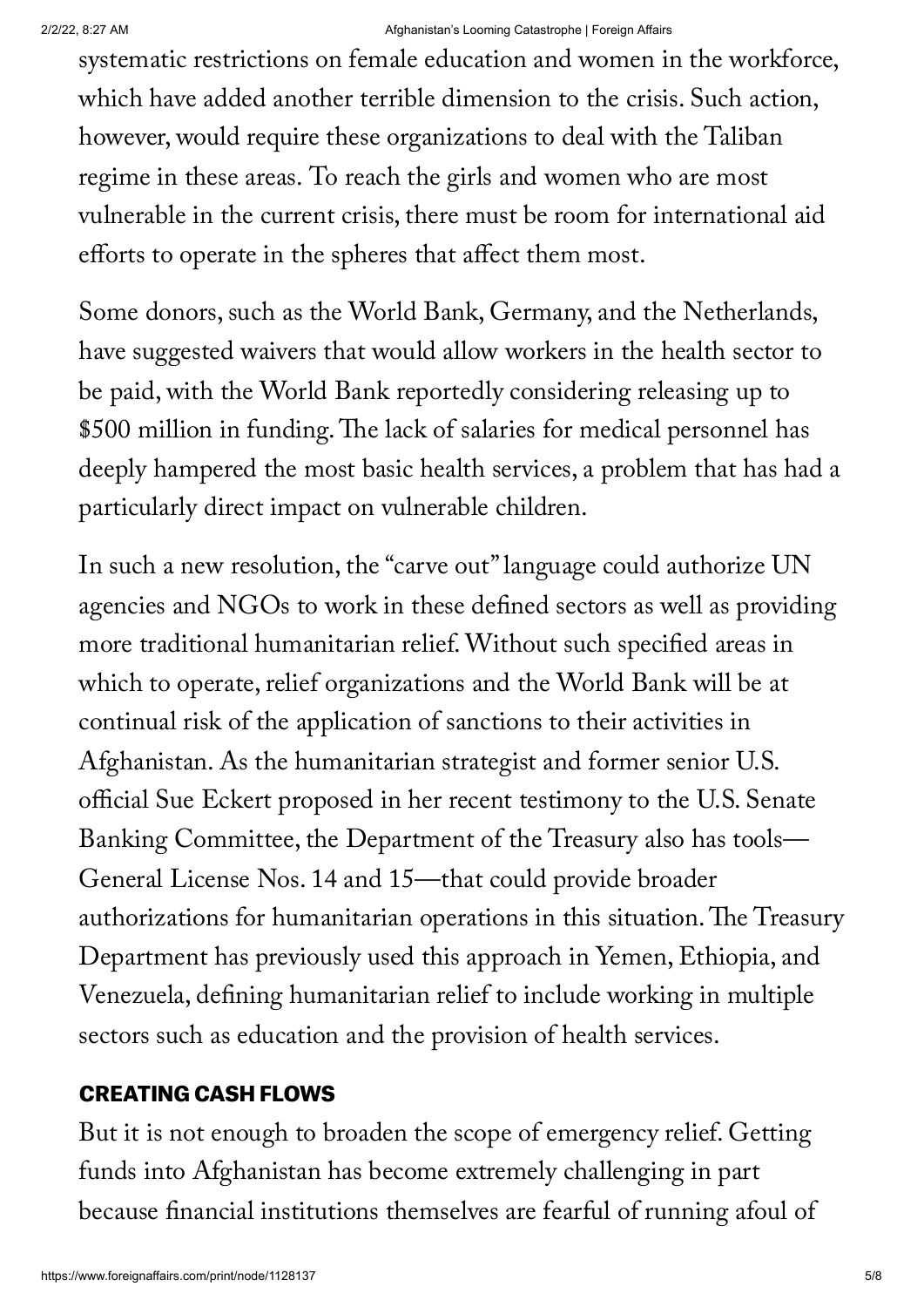sanctions. Humanitarian operations require a regular cash flow to sustain themselves: to pay for transport; to pay for shelter; to pay the salaries of those who work with relief agencies or in the education and health-care sectors; to pay for the establishment of distribution centers; to pay for fuel and medicine. Yet in the current situation, it has been tough for aid operations to access and distribute such funds.

The challenge remains daunting. Afghanistan's \$9 billion in reserves will and should remain frozen for the foreseeable future.Transferring any currency into the country faces numerous difficulties, and engaging with what remains of the private banking system is highly risky for correspondent banks. And flying in U.S. currency is neither a safe nor a sustainable option.

There are, however, short-term options that could promote emergency assistance for humanitarian relief through the winter. Safe payment mechanisms to ensure the transfer of funds for humanitarian operations are necessary. Among recent proposals to address the cash-flow problem, those made by former World Bank economist William Byrd and former Treasury official Alex Zerden stand out.They have both suggested, for example, working through private banks that still operate in Afghanistan.

Although not all their proposals may be feasible, they suggest creative approaches to bring funds into the country by working through the private sector banks and companies that still operate in Afghanistan, introducing Afghan banknotes, using digital transfers to individual households, and facilitating the commercial imports of essential goods under the Treasury Department's General License No. 15. The Afghan-American Chamber of Commerce has also proposed that the United States and the International Monetary Fund unfreeze \$1 billion in assets belonging to Afghan private citizens.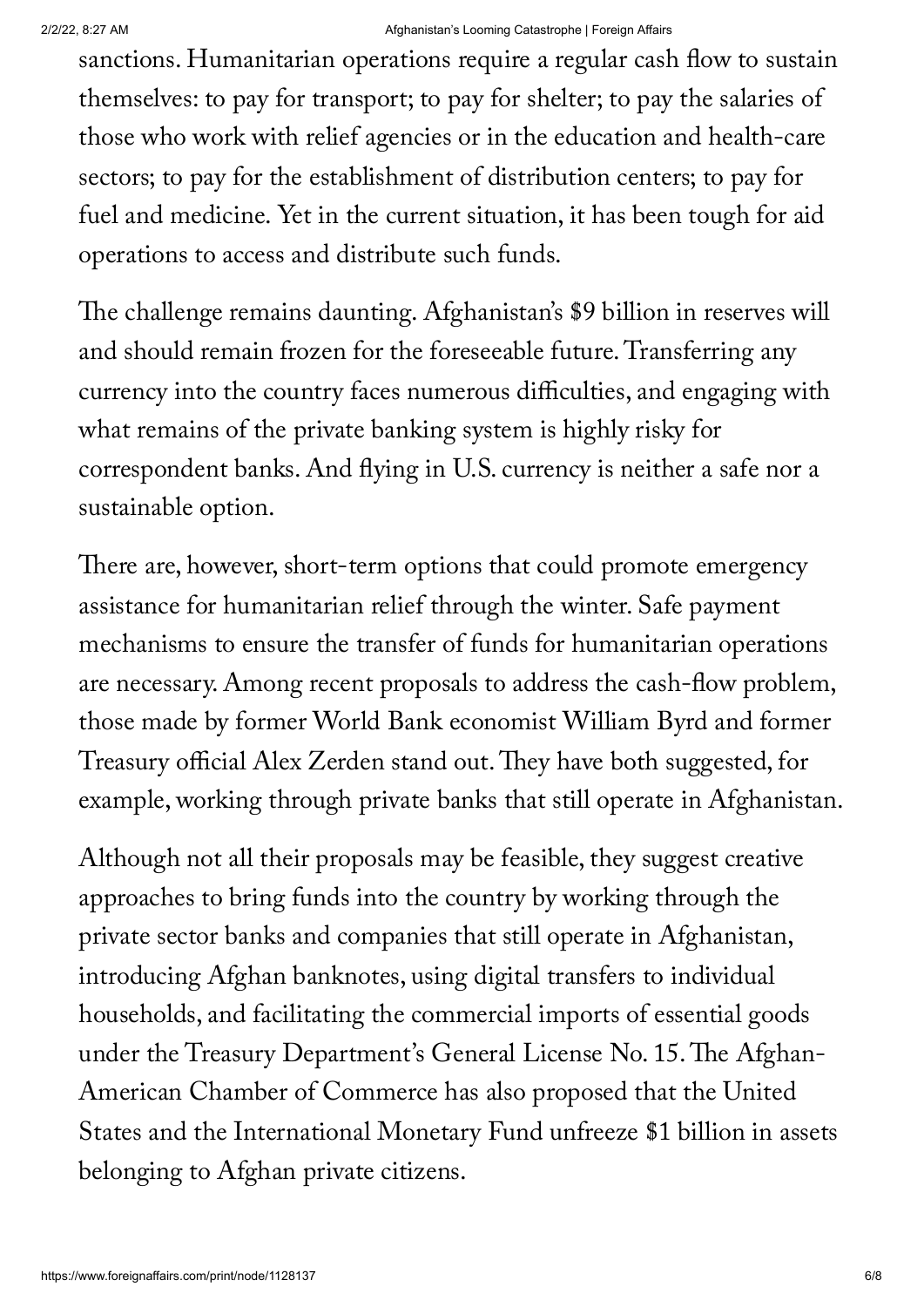Whichever approach is taken, the United States and other donors must act [quickly.](https://www.foreignaffairs.com/articles/afghanistan/2021-09-02/american-credibility-after-afghanistan)In late November, the UN warned that the breadth of the Afghan crisis—the lack of currency and inability to access private accounts, take out loans, or pay for the imports that the economy depends on and that were previously financed by external aid money will lead to a complete collapse of the country ' s financial system within months.

## A CHANCE TO ACT—BEFORE IT IS TOO LATE

Given the deep and justified [concerns](https://www.foreignaffairs.com/articles/afghanistan/2021-09-20/how-america-should-deal-taliban) about the Taliban deriving benefit from international assistance, expanding the scope for assistance will not be easy. The Taliban's long—and [recent—](https://www.foreignaffairs.com/articles/afghanistan/2021-11-09/new-afghanistan-same-old-taliban)record of repressive actions, their affiliation with international terrorist groups, and the presence of sanctioned terrorists in their government cannot be waved away. For the United States and its allies, which only recently [evacuated](https://www.foreignaffairs.com/articles/afghanistan/2021-10-11/why-afghanistan-fell) their troops, embassies, and citizens from Kabul, there is a strong sense that a humanitarian response to Afghanistan 's crisis must coincide with corresponding pressure on the Taliban.

Without immediate action, however, there is the risk of a humanitarian disaster of historic proportions by mid-winter. Such an outcome would not only cause great suffering to the Afghan people but also heighten the contradictions of the 20-year international engagement in Afghanistan. We should not wait for that disaster to respond to the challenges that are evident now.The United States and its allies cannot undo the [failures](https://www.foreignaffairs.com/articles/united-states/2021-08-16/we-all-lost-afghanistan-taliban) that led to the fall of Kabul in August. But they can ensure that ordinary Afghans know we will not turn our backs on them at a time of extraordinary need.

Copyright © 2022 by the Council on Foreign Relations, Inc. All rights reserved. To request permission to distribute or reprint this article, please visit [ForeignAffairs.com/Permissions.](https://foreignaffairs.com/permissions)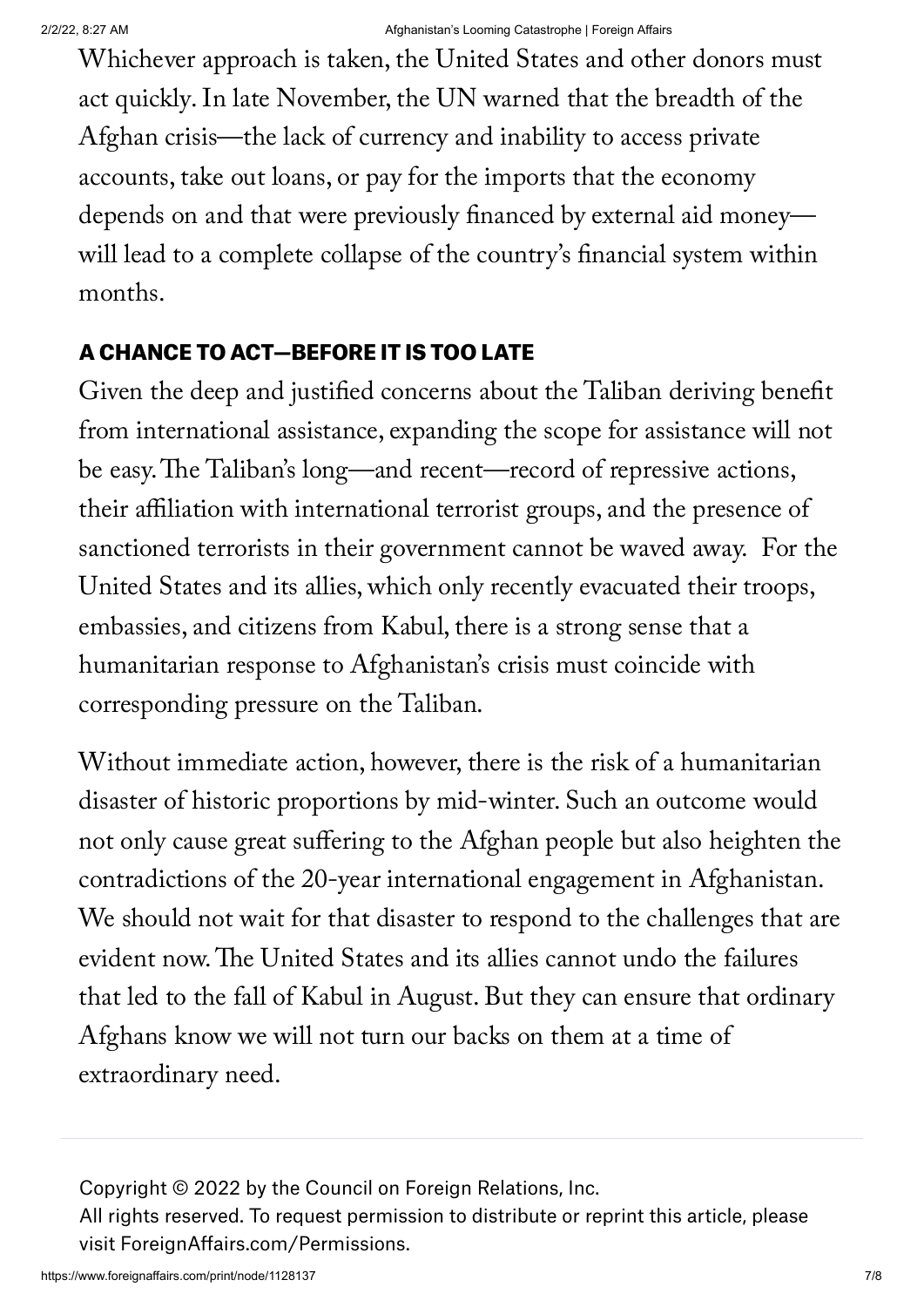Source URL: https://www.foreignaffairs.com/articles/afghanistan/2021-12- 03/afghanistans-looming-catastrophe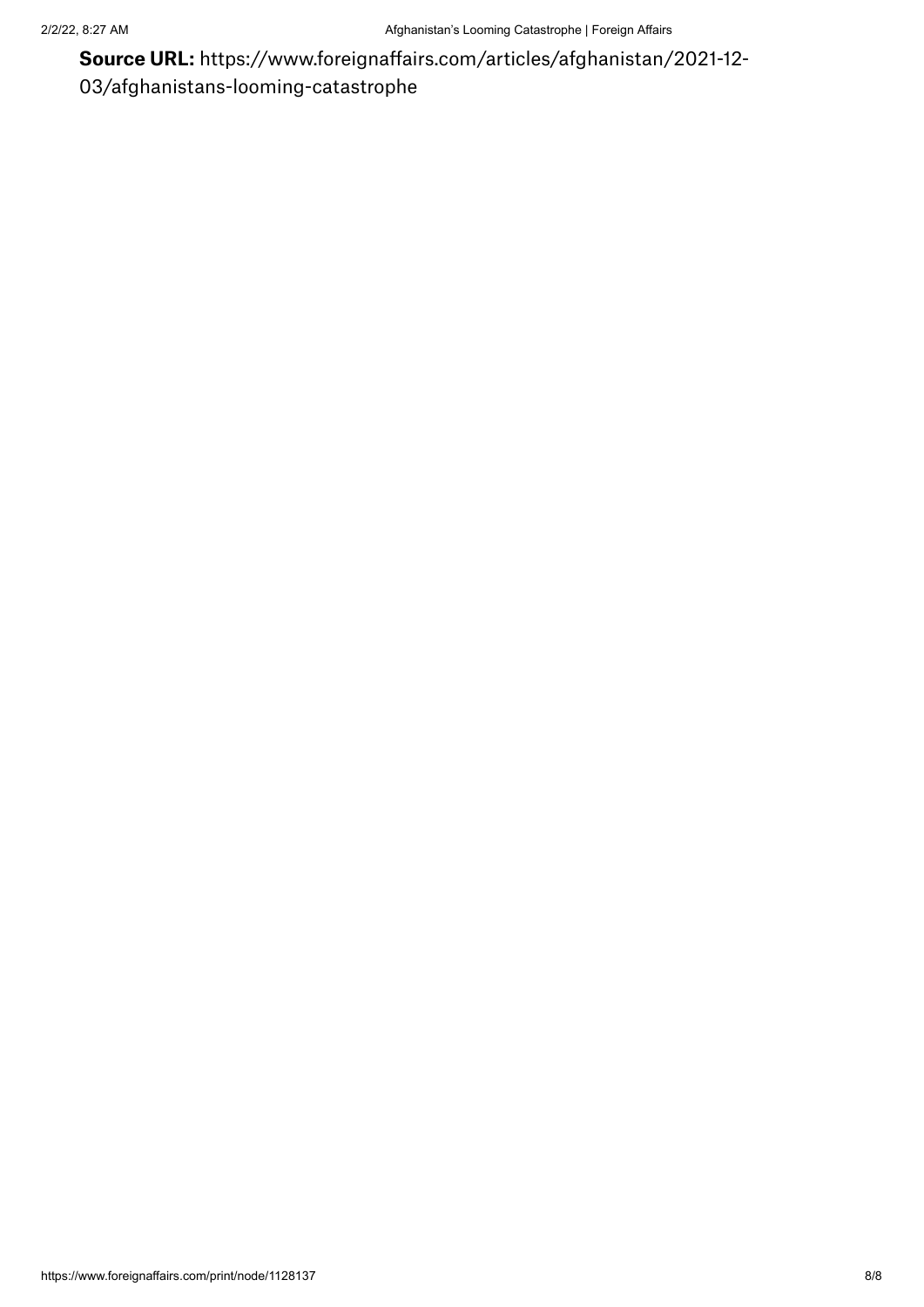## The New Hork Times

https://www.nytimes.com/2022/01/14/opinion/afghanistan-bankmoney.html

#### THE EDITORIAL BOARD

# Let Innocent Afghans Have Their Money

Jan. 14, 2022

#### By [The Editorial Board](https://www.nytimes.com/interactive/2018/opinion/editorialboard.html)

The editorial board is a group of opinion journalists whose views are informed by expertise, research, debate and certain longstanding [values](https://www.nytimes.com/interactive/2018/opinion/editorialboard.html). It is separate from the newsroom.

[Malnourished](https://www.nytimes.com/2021/12/15/podcasts/the-daily/afghanistan-economy-taliban.html) children with withered arms have been arriving at clinics in [Afghanistan](https://www.nytimes.com/2021/12/04/world/asia/afghanistan-starvation-crisis.html) for months now. Although the markets are full of food, too many people lack the money to buy it. Since U.S. forces withdrew and the Taliban seized control in August, prices have [skyrocketed.](https://www.jurist.org/news/2021/12/afghanistan-dispatches-long-lines-and-long-waiting-hours-at-the-only-functioning-bank-in-northern-afghanistan-becomes-routine-for-cash-strapped-citizens/) Even those people lucky enough to have savings in the bank have to line up for hours to withdraw a small fraction of it. Banks are so low on cash that they have placed a limit on withdrawals.

Some of this is the inevitable result of the Taliban takeover. The Afghan government had been heavily [dependent](https://www.nytimes.com/2021/12/18/podcasts/afghanistan-sanctions-the-daily.html) on foreign aid, which was largely cut off when the Taliban took power. International assistance made up 45 [percent](https://www.nytimes.com/2021/12/18/podcasts/afghanistan-sanctions-the-daily.html) of Afghanistan's gross national product and funded 75 percent of the government's budget. Doctors, nurses, teachers and other essential government workers haven't been paid in months, and it's not clear when they will ever be. The Taliban remain on the U.S. sanctions list, so the international community has refused to give them money.

Targeted financial sanctions are an appropriate and powerful tool to punish bad actors and odious regimes. The mere threat of them can achieve results. But too often their cumulative effect over time is [indistinguishable](https://www.nytimes.com/2020/10/13/opinion/iran-trump-sanctions-covid.html) from collective punishment.

Right now the entire financial system in Afghanistan risks [collapse](https://www.reuters.com/business/finance/exclusive-un-warns-colossal-collapse-afghan-banking-system-2021-11-22/). Ordinary people who have nothing to do with the Taliban have been largely cut off from the international banking system, simply because they live in Afghanistan. Even though U.S. Treasury Department officials say that the central bank of Afghanistan is not under sanctions, financial institutions around the world are treating it as if was. Foreign banks are refusing to wire money to Afghanistan, not only because they don't want to deal with the reputational risk, but also because they fear that the long arm of the U.S. Treasury might one day punish them for it. Many banks say it is not worth the hassle. As a result, it has been difficult to get cash into the country.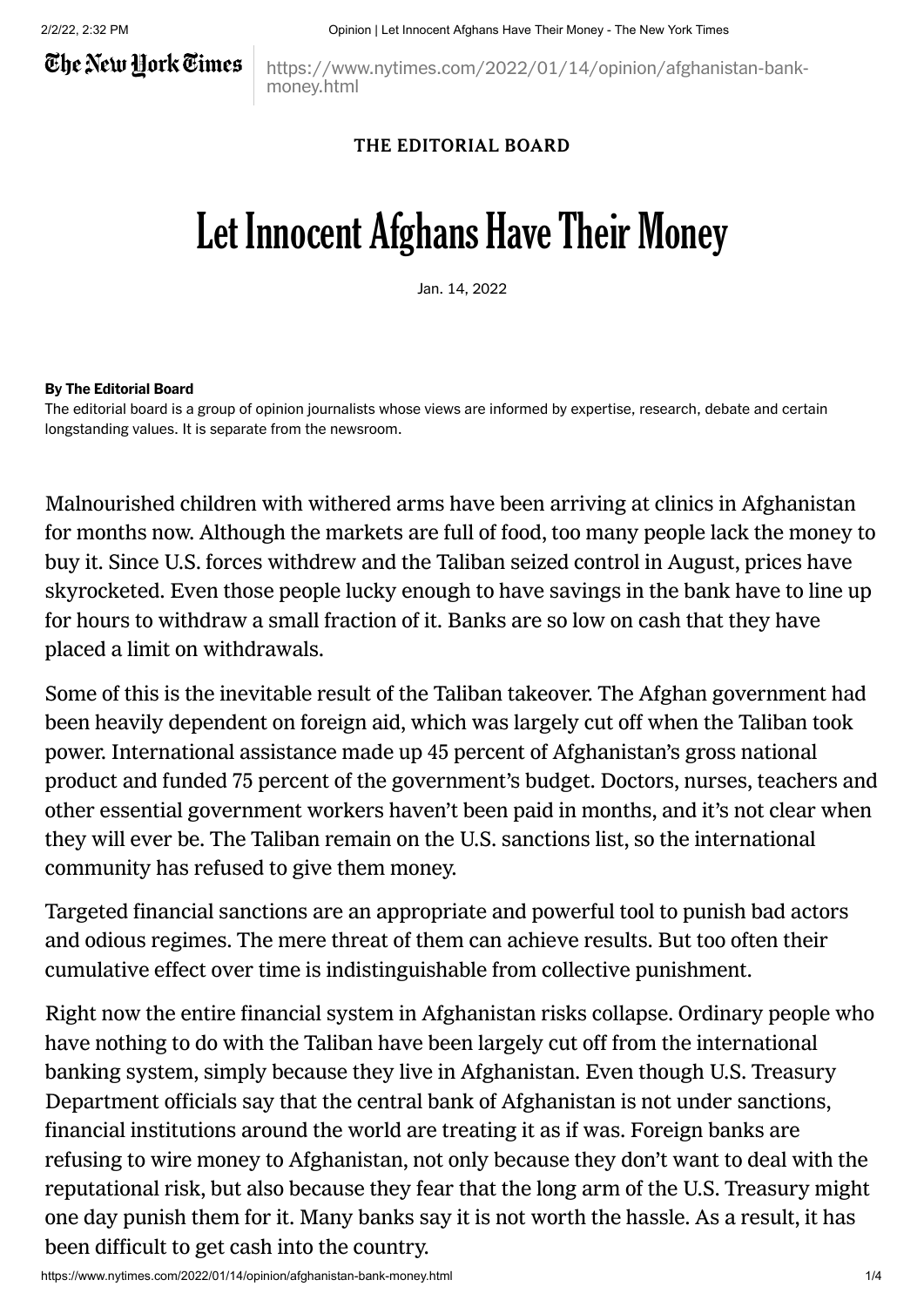Anwar Khan, president of Islamic Relief USA, a Virginia-based nonprofit organization that supports thousands of female-headed households in Afghanistan, among other projects, said his group was forced to halt cash payments to vulnerable families because of the difficulty getting money into the country. When the group tried to wire money to its account in Afghanistan, intermediary banks returned the funds. Mr. Khan said the group is distributing food instead, which has been easier to organize.

The International Rescue Committee, which has 1,700 staff members in Afghanistan, has been forced to rely on local money [brokers](https://www.nytimes.com/2021/09/02/business/economy/afghanistan-taliban-financial-crisis.html) who charge high fees. If the formal banking system in Afghanistan collapses, then the entire economy could be driven into the shadows, where illicit activities like kidnapping and drug trafficking would play an even bigger role than they do now. Entrepreneurs who could be a counterweight to the Taliban would struggle to survive.

The Biden administration was right to offer aid to stave off the immediate humanitarian crisis caused by hunger, drought and a harsh winter. The administration has also issued a flurry of licenses to allow personal remittances and humanitarian aid to pass through banks unmolested. But the very existence of those licenses implies that the rest of Afghanistan's economy is off limits. That means shopkeepers can't open lines of credit to import goods, and farmers can't receive payment for their crops through international banks. Aid is not enough. Commercial activity is what feeds a nation.

"The economy is not just in free fall; it's being strangled," said David Miliband, president and chief executive of the International Rescue Committee. "We're a humanitarian agency. But we want to say loud and clear that you can't solve this problem of mass malnutrition only with a humanitarian effort."

Lack of confidence in the Taliban has led many Afghans to take money out of the bank and hide it under the mattress or spirit it out of the country. But commercial activity is also being suppressed by fear of what the U.S. Treasury Department will do to Afghan banks. In August, the U.S. government froze roughly \$7 billion that the Afghan central bank held in reserves in the United States; at issue is who is legally authorized to withdraw the money. (Roughly \$2.5 billion more is said to be held in banks in Europe.) Since then, groups of victims of the Sept. 11, 2001, terrorist attacks have laid claim to the money that is being held in New York to enforce prior [judgments](https://www.nytimes.com/2021/11/29/us/politics/taliban-afghanistan-911-families-frozen-funds.html) they secured against the Taliban, complicating the issue of who can legally collect it. The U.S. government has been negotiating with the victims' lawyers behind closed doors in an attempt to strike a deal that could lead to some of the money being donated to a humanitarian fund for the Afghan people. The U.S. government is slated to report its view of what should happen to those funds on Jan. 28.

But even a deal that funnels some money into a humanitarian trust fund for Afghanistan seems unlikely to shore up Afghanistan's central bank, which needs foreign currency to perform its core functions. The bank, which is modeled on the New York Federal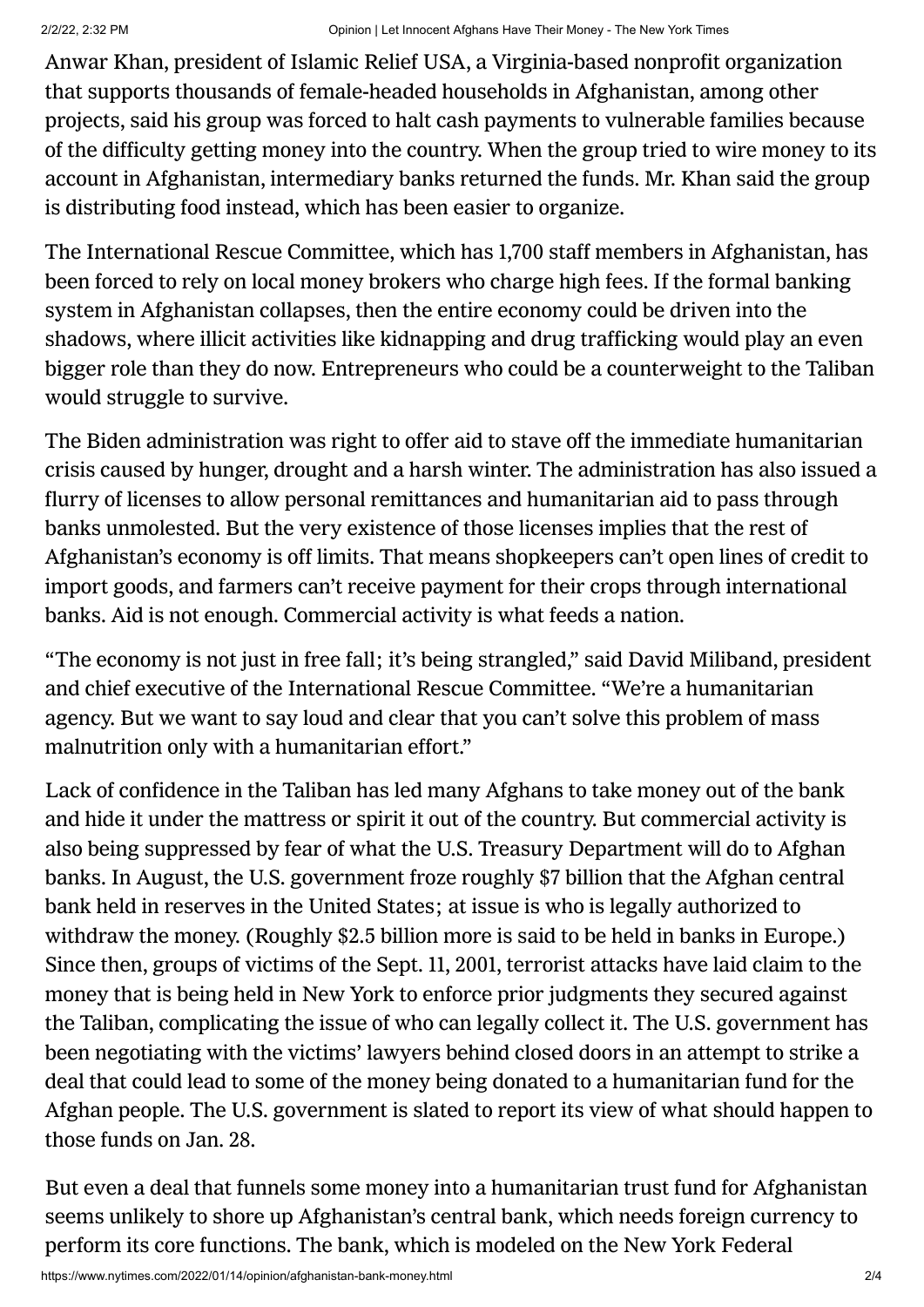Reserve, sets monetary policy and the exchange rate and stabilizes prices by periodically auctioning off dollars to private banks. Longtime civil servants who remained in Kabul have continued to perform the bank's core functions, conducting electronic auctions with the cash they have on hand, according to Shah Mehrabi, a member of the Afghan central bank's governing board who is also an economics professor at Montgomery College in [Maryland.](https://www.reuters.com/business/finance/exclusive-un-warns-colossal-collapse-afghan-banking-system-2021-11-22/) But the bank could soon run out of foreign cash. The entire banking system could fall apart.

Mr. Mehrabi has proposed that the Biden administration allow monthly transfers of small amounts of the frozen funds for the sole purpose of auctioning off dollars to private banks. Such auctions are easy to monitor and could be cut off if the money was used for any other purpose, he said. Such an arrangement would bolster the hand of technocrats who have continued to work under the Taliban. It could be conditioned on their independence from the Taliban or on hiring certain technical staff members. Refusing to release any portion of the funds as long as the Taliban are in power would remove the money as a source of leverage.

Given the Sept. 11 lawsuit, it may not be possible to free up the funds frozen in New York in time to stave off a crisis. It may be more realistic for funds to be released from the banks in Europe, which hold a smaller but still significant amount of the Afghanistan central bank's money. Since commercial banks in Afghanistan are required to keep some reserves in the central bank, hundreds of millions of dollars in the frozen overseas accounts are part of the life savings of Afghan citizens, which should not be rendered inaccessible because the Taliban took over the country.

It would not cost American taxpayers a dime to issue letters of comfort to European banks to make it clear that they will not be punished for giving private Afghan citizens access to their money. If this doesn't happen, the world will be treated to the spectacle of Americans and Europeans paying to mitigate a humanitarian disaster caused, in part, by the fact that many Afghans have been cut off from their own money.

There are other things the U.S. government can do on the margins to ease the liquidity crisis. Before the Taliban took over, the Afghan central bank inked a contract with a Polish company to print about \$8.5 [million](https://tolonews.com/business/polish-company-print-afghani-banknotes-worth-10-billion-npa) worth of bank notes. One batch of notes has been [delivered,](https://www.ibtimes.co.in/afghanistan-gets-first-batch-new-banknotes-poland-pics-here-832868) but the rest remain in Poland. That contract should be fulfilled. In the medium term, international agencies are proposing to pay Afghan civil servants directly, bypassing the Taliban-led Ministries of Education and Health. Last month, the World Bank [unfroze](https://www.france24.com/en/diplomacy/20220114-un-chief-urges-us-world-bank-to-release-afghanistan-funds-as-millions-on-verge-of-death) \$280 million in Afghan reconstruction funds that could soon be used for this purpose.

Such efforts would certainly help. But they won't make a dent in the human suffering if the banking system collapses. When banks splinter and fail, they exacerbate crises, as happened in Yemen, according to Dave [Harden,](https://www.georgetownstrategy.org/team) an expert on the economies of countries in conflict.